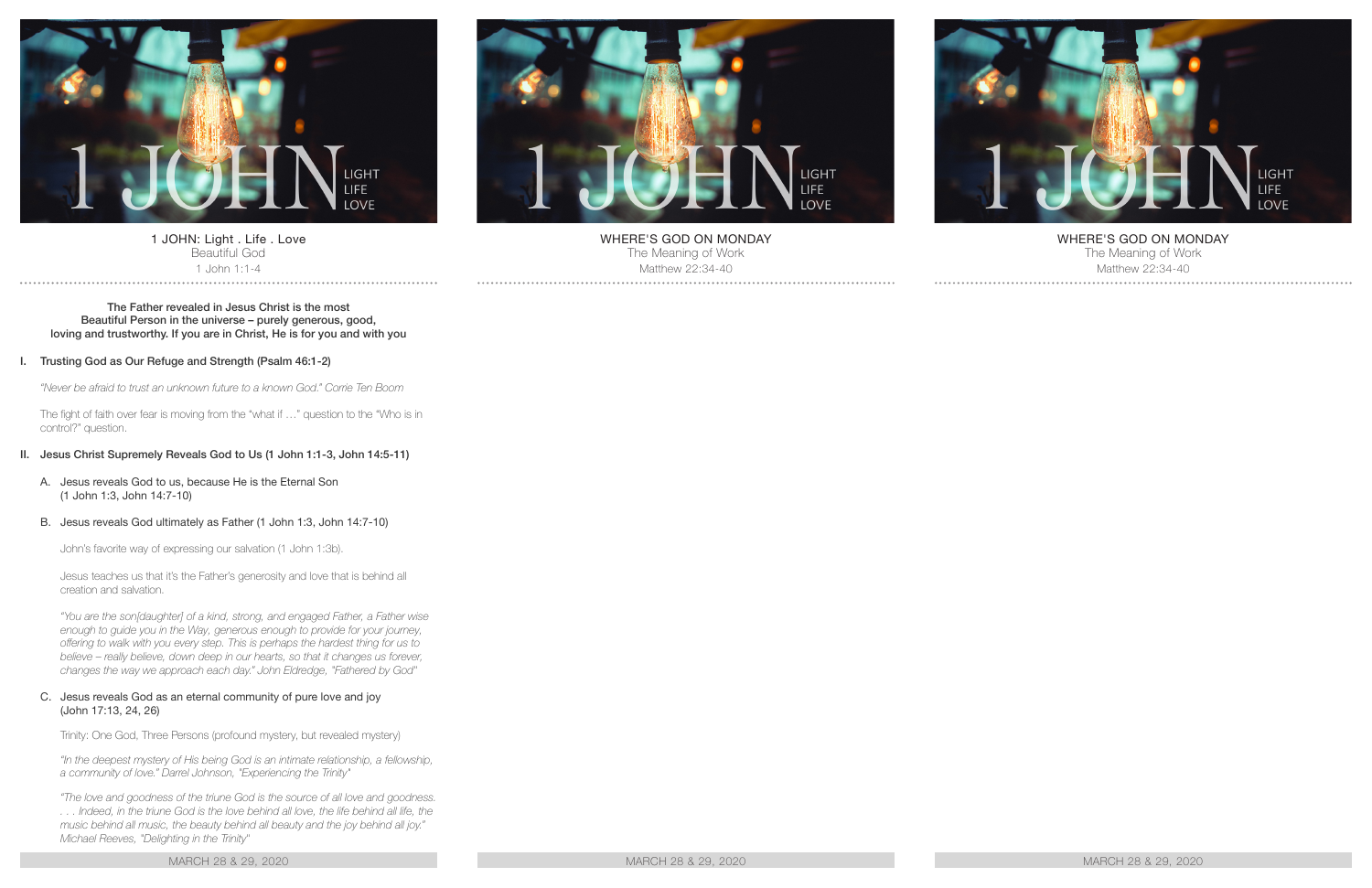## III. The Battle for Our Hearts and Truth (Genesis 3:1-5)

The most basic temptation we are always presented by Satan is whether God is truly good, loving and trustworthy.

Q: How will we answer that question? Our answer has profound implications for our lives, and that is never more obvious than in times of great uncertainty, like now.

The Old Testament is full of men and women who saw enough of God's glory to know He was worthy of their devotion and trust. David was given enough revelation of God to see that He was truly the most Beautiful Person in the world (Psalm 27:4, 8).

Even David couldn't see or know God the way Jesus the Son knows Him.

# THE DOCTRINE OF THE TRINITY

*"In the deepest mystery of His being God is an intimate relationship, a fellowship, a community of love." Darrel Johnson, "Experiencing the Trinity"*

You will not find the word "Trinity" anywhere in the Bible, but the reality of the Trinity hinted at in the Old Testament is on virtually every page of the New Testament. When we wrestle with the Trinity, we are clearly wrestling with a profound mystery revealed in Jesus Christ the Son of God. Michael Reeves says, "God is a mystery in that who he is and what he is like are secrets, things we would never have worked out by ourselves. But this triune God has revealed himself to us." Dr. Paul Jewett says, "The church did not formulate the doctrine of the Trinity in order to resolve the mystery of God's self-revelation, but rather to preserve the mystery."

*"But even the most basic call to believe in the Son of God (John 20:31) is an invitation to a Trinitarian faith. Jesus is described as the Son of God.*  God is his Father. And he is the Christ, the one anointed by the Spirit. *When you start with the Jesus of the Bible, it is a triune God that you get." Michael Reeves, "Delighting in the Trinity"*

The basic idea of the Trinity is that there is One God existing in Three Persons. The doctrine preserves three basic truths which emerge from God's selfrevelation:

- 1. There is one God, and only one.
- 2. This God not only exists, but exists eternally in three distinct Persons: Father, Son and Holy Spirit.
- 3. The three Persons are equally divine in their essence and attributes.

Attempts to try to understand this profound mystery have led to three errors. The first is "modalism," which sees God as one Person, but three different modes or moods. The One God comes to us in different modes in the same way water can be ice, liquid or steam. A common articulation of modalism is the claim that God revealed Himself as Father in the Old Testament, as the Son in the New Testament times, and as the Spirit in the church era. The modalist is left with a deeply confused God and no assurance of salvation.

The second common heresy is "subordinationism," which views the Father as inherently divine, but the Son and the Spirit possess a subordinate kind of divinity. Arius was the first to contend that Jesus Christ was not fully God, but the Father's